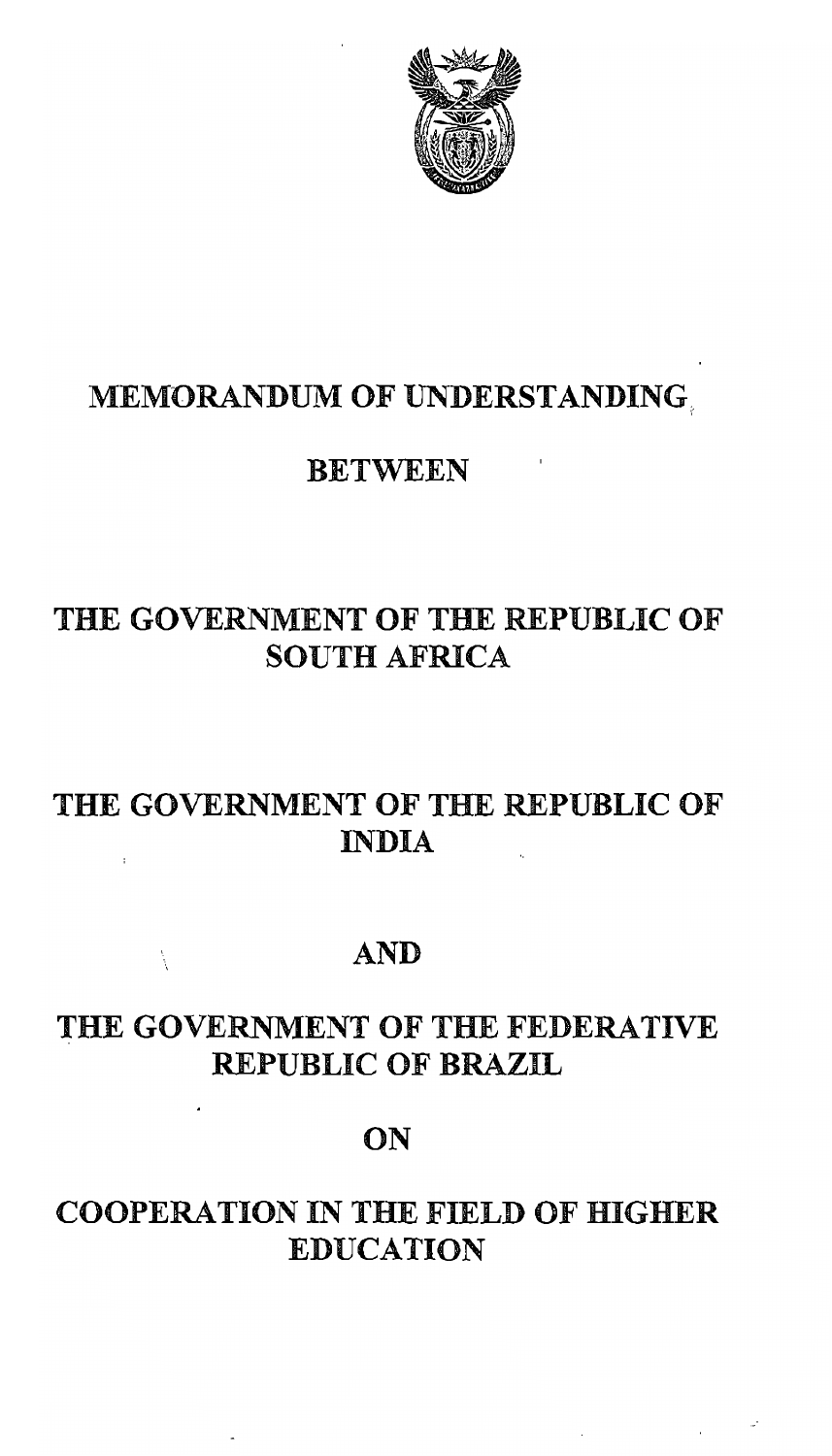#### PREAMBLE

The Government of the Republic of India, the Government of the Federative Republic of Brazil, and the Government of the Republic of South Africa (hereinafter jointly referred to as the "Parties" and separately as a "Party");

RECALLING the Agreement for Scientific and Technological Cooperation between the Government of the Federative Republic of Brazil and the Govenunent of the Republic of India signed on the 22<sup>rd</sup> of July, 1985, and the Technical Cooperation Agreement between the Government of the Federative Republic of Brazil and the Republic of South Africa signed on  $1^{st}$  of March 2000: Republic of South Africa signed on  $1<sup>st</sup>$  of March, 2000;

CONSCIOUS thereof that there is a commitment on the part of the Parties to establish sustained collaborations in fourteen sectors under the India-Brazil-South Africa Dialogue Forum (hereinafter referred to as the IBSA framework);

RECOGNISING that there is a tradition of exchanges and cooperation between Indian, Brazilian and South African academic institutions; and

ACKNOWLEDGING that there is mutual interest on the part of the Indian, Brazilian and South African academic institutions to further develop cooperative exchange programmes;

HEREBY AGREE as follows:

#### **ARTICLE 1**

#### OB.jECTIVES OF THE MEMORAMDUM OF UNDERSTANDING

The objectives of the Memorandum of Understanding are as follows:

- (a) The creatiqn of conditions for cooperation between Indian, Brazilian and South African academic institutions, faculties, researchers and students on the basis of lasting institutional arrangements and by means of joint research projects in areas that are agreed upon beforehand as being of mutual interest;
- (b) the exploration, investigation and development of new forms of South-South linkages in the field of education;
- (c) the alignment of the higher education systems in the way that they relate to each other, to social and economic development and to local communities;
- (d) the strengthening of training and high-level professional development programmes; and
- (e) the enhancing of the exchange of scientific information and specialised documentation among the three countries.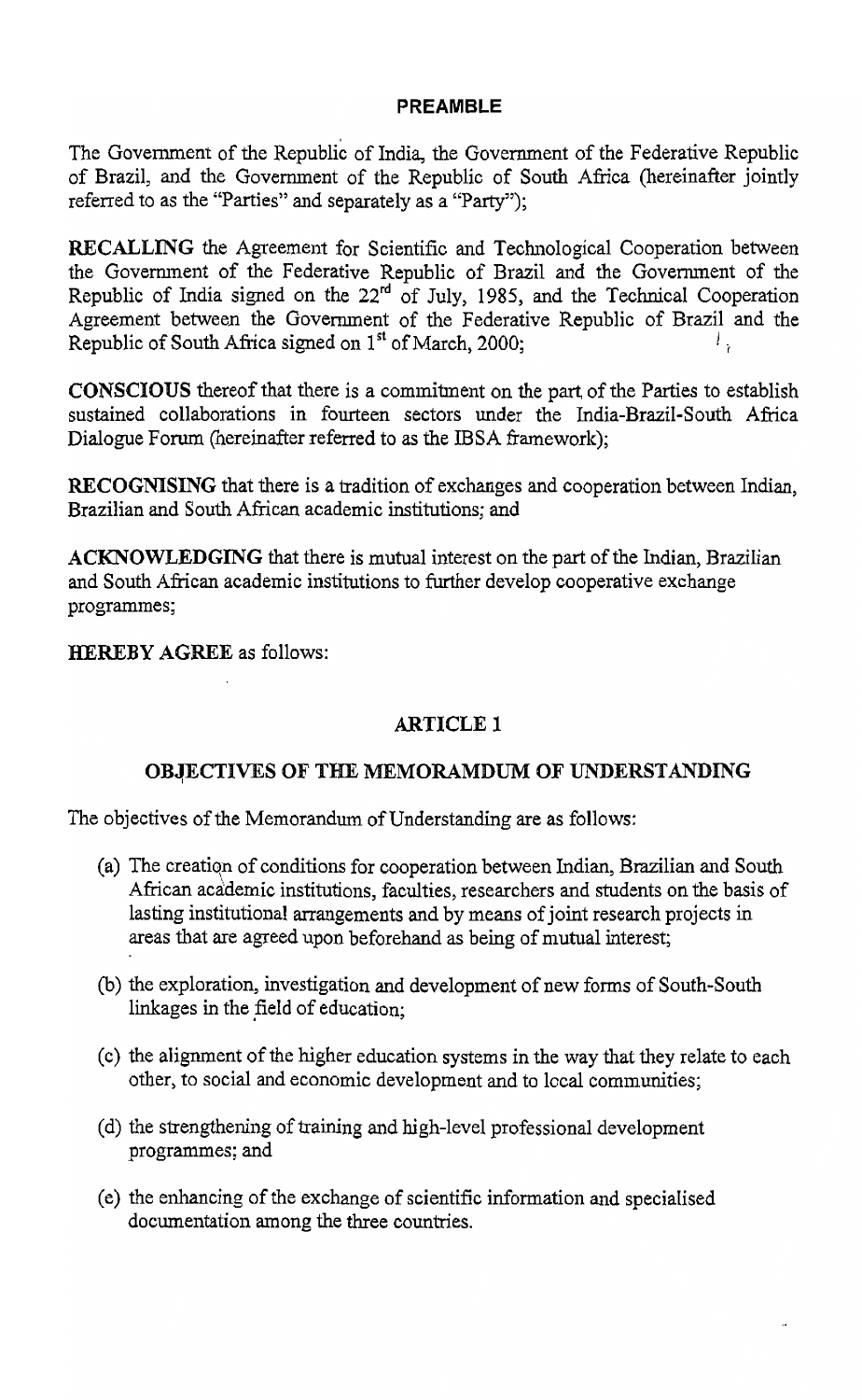#### **ARTICLE 2**

#### AREAS OF COOPERATION

 $\bar{l}$  .

The following academic areas will be the focus of the cooperative exchange Programme:

- (a) Engineering, Computer Sciences and Mathematical Sciences;<br>(b) Biotechnology, Agriculture and Livestock;
- 
- (c) Sustainable Development;
- (d) Social Transformation and Empowerment; and
- (e) Higher Education Studies.

#### ARTICLE 3

#### **IMPLEMENTATION**

- (1) The following organisations shall, on behalf of the Parties, be responsible for the coordination, execution and evaluation of this Memorandum of Understanding
	- (a) The Coordination for the Improvement of Higher Education Personnel (CAPES/MEC) on behalf of the Brazilian Ministry of Education;
	- (b) The University Grants Commission (UGC) working with the Ministry of Human Resource Development on behalf of India; and
	- (c) Higher Education South Africa (HESA) on behalf of the Department of Education of South Africa.
- **detailing the plans for collaborative research and postgraduate education.** university communities of the scope and subject areas of the cooperative exchange.
- **higherarry <b>institution higher higher** *instance <b>professions instermance <b>professions instermance <b><i>n instermance <b><i>instermance instermance instermance instermance <i>instermance inste* detailing the plans for collaborative research and postgraduate education.
- (4) The provisions of this Memorandum of Understanding shall only take effect at higher education institutions that were appointed by the Parties.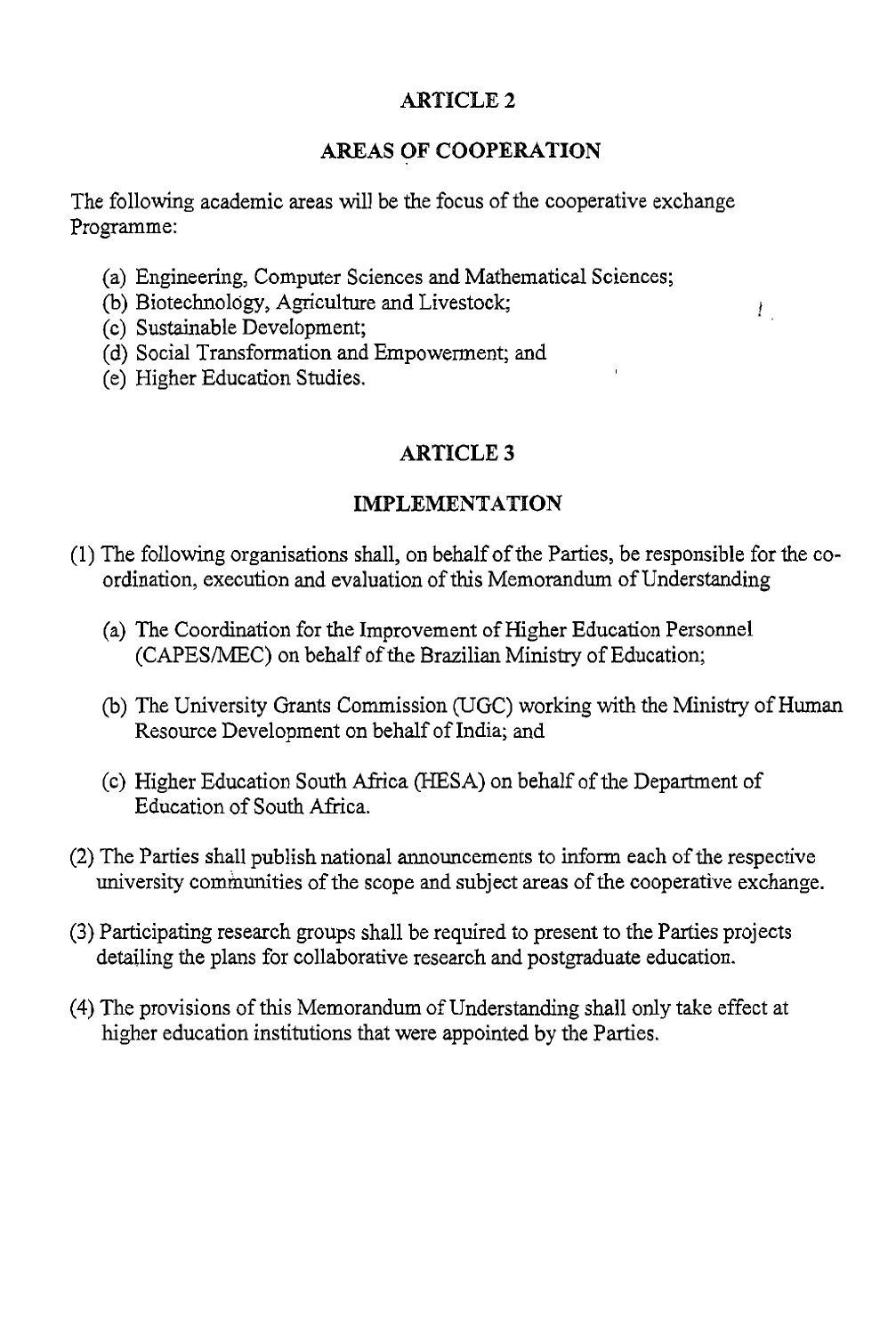#### ARTICLE 4

#### MODALITIES

The following steps shall be taken in order to accomplish the objectives set forth in Article 1:

- (a) Exchange of postgraduate students and postdoctoral fellows;
- (b) the establishment of an adjunct faculty exchange programme;
- (c) the establishment of workshops to support the development of the themes as research areas;
- (d) the establishment of research projects in each of the thematic areas;
- (e) the establishment of suitable funding mechanisms to support these activities;and
- Cf) the publication of work related to research undertaken within the framework of this Memorandum of Understanding.

#### **ARTICLE 5**

#### FINANCE

The Parties agree to endeavour to mobilise sufficient funds for the suitable functioning of this Memorandum of Understanding.

 $\ddot{i}$ 

#### ARTICLE 6

#### AMENDMENT

This Memorandum of Understanding may be amended by mutual consent of all three Parties through an Exchange of Notes between the Parties through the diplomatic channel.

#### **ARTICLE 7**

#### DISPUTE RESOLUTION

(1) Any dispute between the Memorandum of Understanding Parties arising out of the interpretation or implementation of this Memorandum of Understanding shall be settled amicably through consultation or negotiations between the Parties.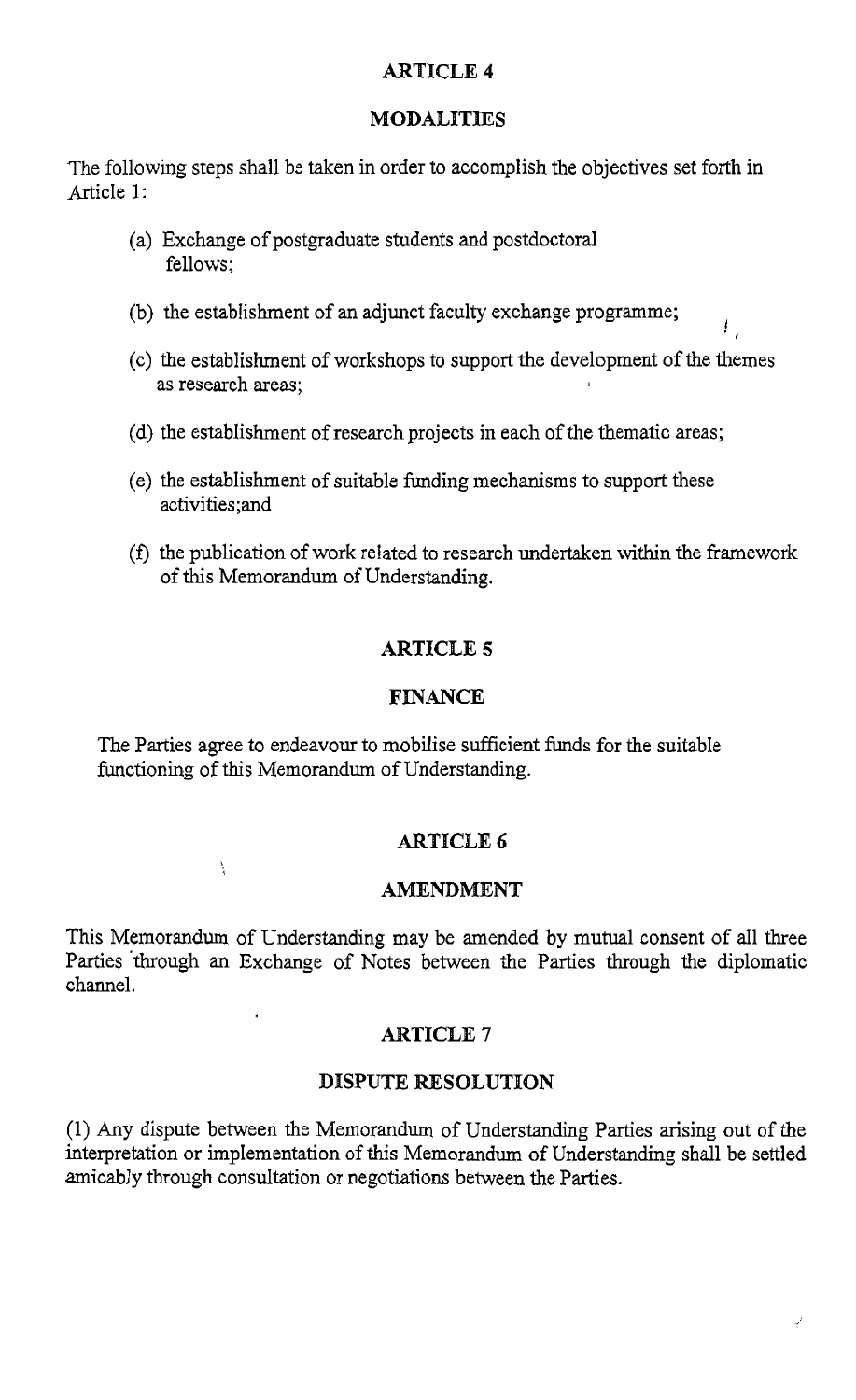(2) The Parties will seek to resolve all disputes that may arise out of this Memorandum of Understanding through the diplomatic channel.

#### ARTICLE 8

#### ENTRY INTO FORCE, DURATION AND TERMINATION

- (1) This Memorandum of Understanding shall enter into force on the date ofsignature thereof. there  $\sigma_{\rm eff}$ Ι,
- (2) This Memorandum of Understanding shall remain in force for a period of five years, whereafter it shall automatically be renewed for another term of five years, unless it is terminated in terms of  $sub-Article$  (3).
- (3) This Memorandum of Understanding may be terminated by either of the Parties giving six months' written notice in advance through the diplomatic channel to the other Parties of its intention to terminate this Memorandum of Understanding. Termination shall occur without penalty.
- (4) Any such termination shall not affect projects already underway, the continuity of which shall be guaranteed, except when the Parties jointly agree otherwise.
- (5) If this Memorandum of Understanding is terminated, none of the Parties shall be liable to the others for any monetary or other losses that may result from such termination

IN WITNESS WHEREOF the undersigned, being duly authorised by their respective Governments, have signed and sealed this Memorandum of Understanding in three originals in the Hindi, Portuguese and English languages, all texts being equally authentic. authentic. '

DONE at *PRETORIA* ....on this *I*H day of CETOREX  $\frac{2\mu}{\mu}$   $\frac{1}{\mu}$   $\frac{1}{\mu}$   $\frac{1}{\mu}$   $\frac{1}{\mu}$   $\frac{1}{\mu}$   $\frac{1}{\mu}$  for the Government for the Government

SOUTH AFRICA INDIA

OF THE REPUBLIC OF OF THE REPUBLIC OF COF THE FEDERATIVE<br>SOUTH AFRICA MDIA REPUBLIC OF BRAZIL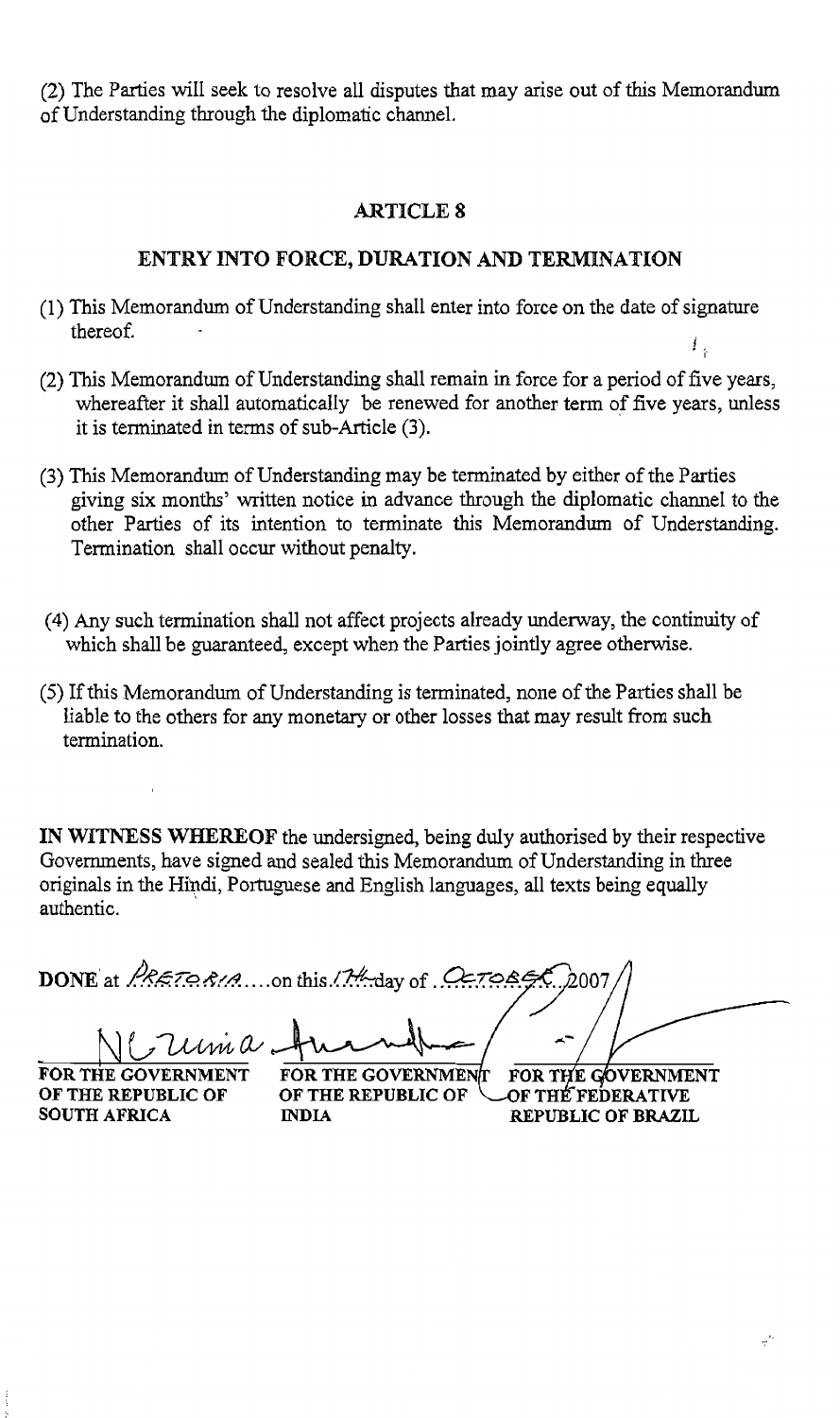# भारतीय गणतंत्र सरकार,

# ब्राजील संघीय गणतंत्र सरकार

 $L_{\rm s}$ 

और

दक्षिण अफ्रीका गणतंत्र सरकार

# के बीच

# कार्यकारी कार्यक्रम स्थापित करने वाला

 $\overline{1}$ 

समझौता

 $\mathbf{I}$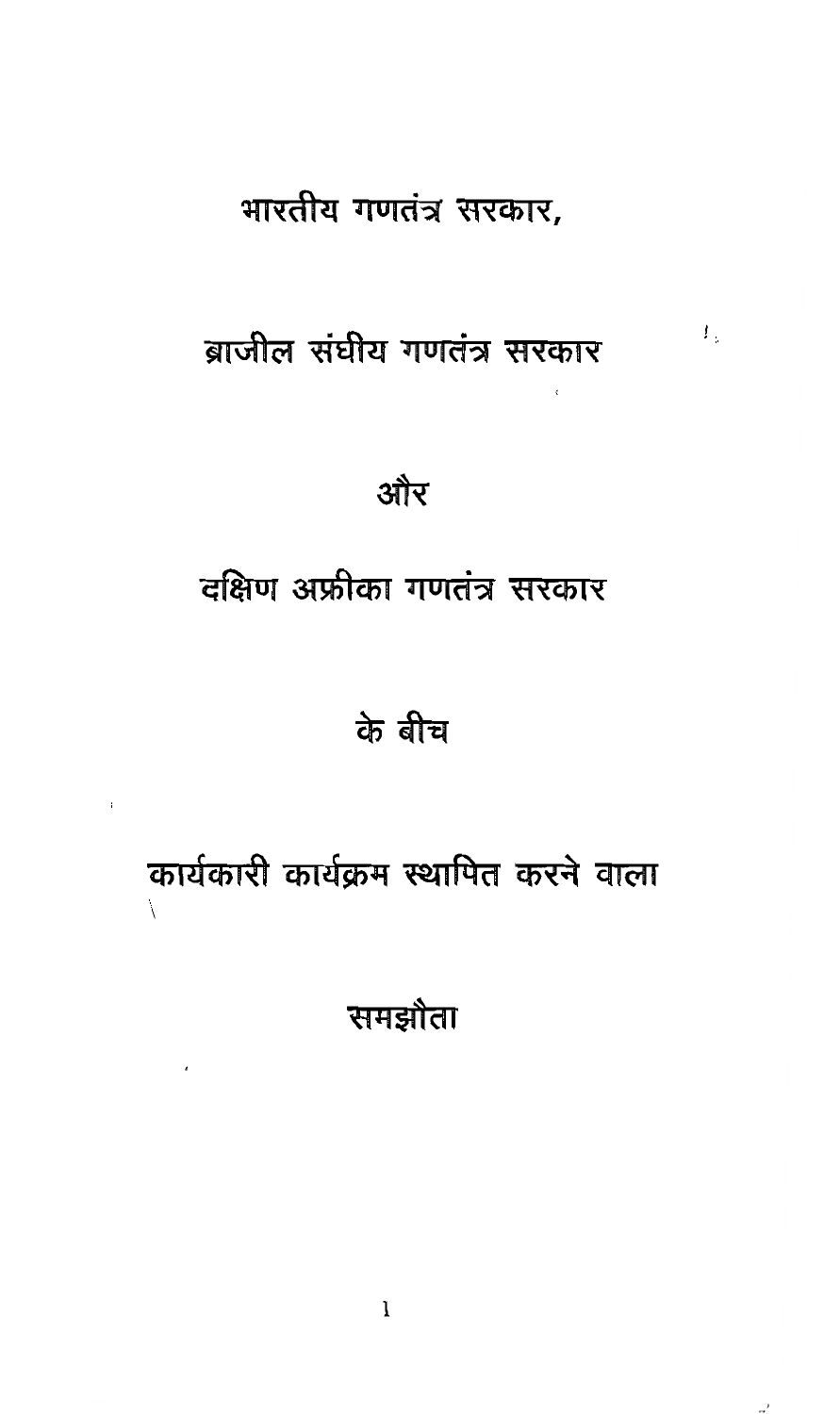उच्चतर शिक्षा के क्षेत्र में सहयोग के संबंध में भारतीय गणतंत्र सरकार, ब्राजील संघीय गणतंत्र सरकार और दक्षिण अफ्रीका गणतंत्र सरकार के बीच कार्यकारी कार्यक्रम स्थापित करने वाला समझौता ज्ञापन।

भारतीय गणतंत्र सरकार, ब्राजील संधीय गणतंत्र सरकार और दक्षिण अफ्रीका गणतंत्र सरकार (जिन्हें आगे संयुक्त रूप से "पक्षकार" और पृथक रूप से "पक्षकार" कहा गया है)।  $t_{\odot}$ 

ब्राजील संघीय गणतंत्र सरकार और भारतीय गणतंत्र सरकार के बीच दिनांक 22 जुलाई, 1985 को हुए वैज्ञानिक और तकनीकी सहयोग समझौते तथा ब्राजील संघीय गणतंत्र सरकार और दक्षिण अफ्रीका गणतंत्र सरकार के बीच 1 मार्च, 2000 को हुए तकनीकी सहयोग समझौते का अनुस्मरण करते हुए;

इस बात की जानकारी है कि पक्षकार भारत-ब्राजील-दक्षिण अफ्रीका संवाद मंच (जिसे आगे आई बी एस ए फ्रेमवर्क कहा गया है) के तहत 14 क्षेत्रों में नियमित सहयोग स्थापित करने के लिए प्रतिबद्ध हैं:

इस बात को मानते हुए कि भारतीय, ब्राजीली और दक्षिण अफ्रीकी अकादमिक संस्थाओं के बीच आदान-प्रदान और सहयोग की परंपरा रही है: और

इस बात को स्वीकार करते हुए सहयोगात्मक आदान-प्रदान कार्यक्रमों को और विकसित करना भारतीय, ब्राजीली और दक्षिण अफ्रीकी अकादमिक संस्थाओं के परस्पर हित में है:

एतदद्वारा निम्न के लिए सहमति है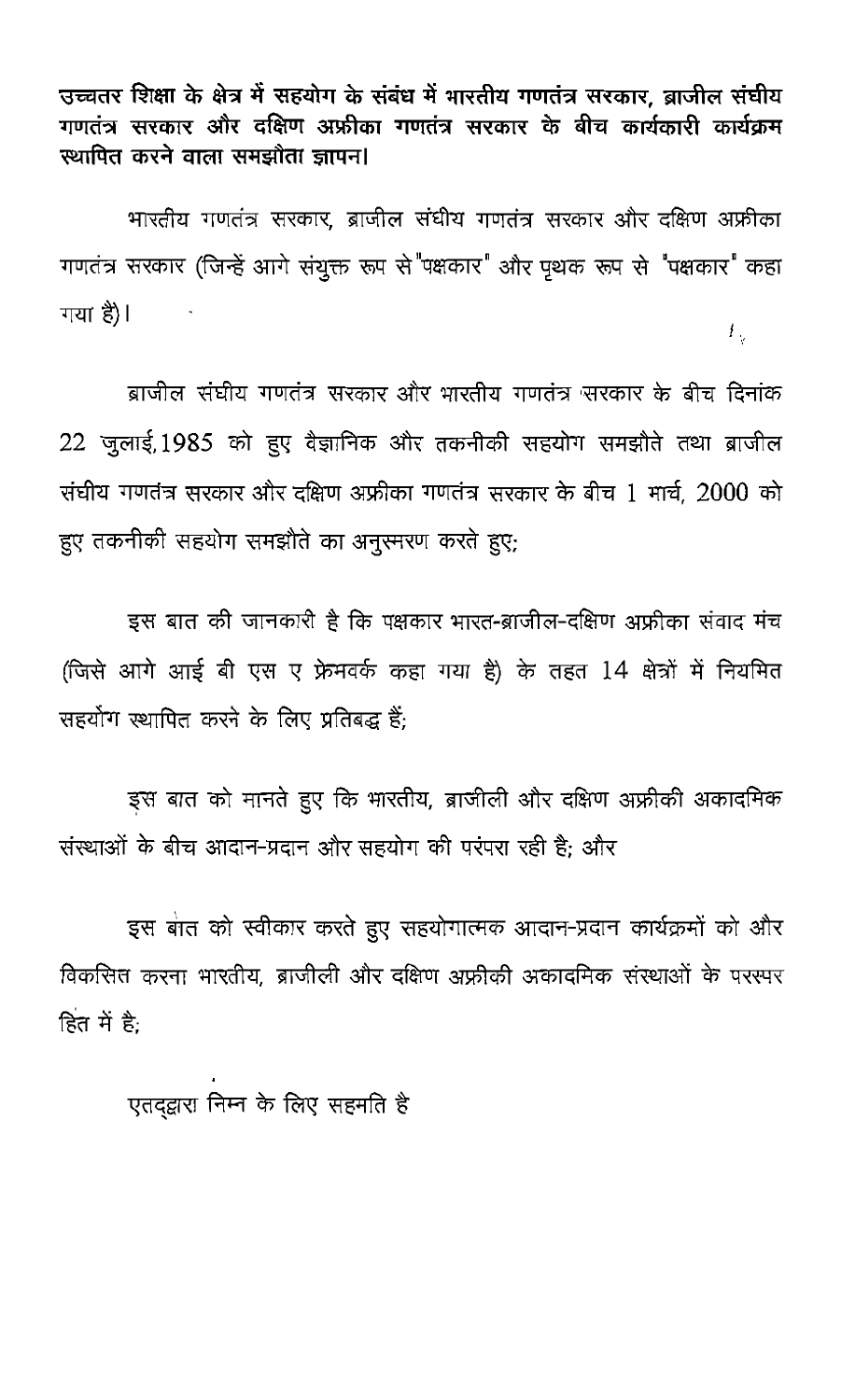#### अनच्छेद-1 समद्यौता जापन के उद्देश्य

समझौता ज्ञापन के उद्देश्य निम्नलिखित हैं :

दीर्घकालिक संस्थागत व्यवस्थाओं के आधार पर तथा पारस्परिक हित के उन क्षेत्रों जिन पर सहमति है, में संयुक्त अनुसंधान परियोजनाओं के माध्यम से भारतीय, ब्राजीली .<br>और दक्षिण अफ्रीकी अकादमिक संस्थाओं, संकायों, अनुसंधानकर्त्ताओं और छात्रों के बीच सहयोग का वातावरण तैयार करना-

शिक्षा के क्षेत्र में दक्षिण-दक्षिण सम्बन्धों के नए रूप में अन्वेषण, जांच और विकास करना:

उच्चतर शिक्षा प्रणालियों को इस प्रकार संतुलित करना कि वे एक-दूसरे से, सामाजिक और आर्थिक विकास तथा स्थानीय समुदायों से जड़ी हों:

प्रशिक्षण और उच्च-स्तरीय पेशेवर विकास कार्यक्रमों का सदढ़ीकरण: और

तीनों देशों के बीच वैज्ञानिक सूचना और विशेष दस्तावेजों के आदान-प्रदान को बढ़ावा देना

#### अनच्छेद 2 सहराम के क्षेत्र

समझौता ज्ञापन में निम्नलिखित शैक्षिक क्षेत्रों पर ध्यान दिया जाएगाः इंजीनियरी, कम्प्यूटर विज्ञान तथा गणित विज्ञान; बायोटेक्नोलॉजी, कृषि तथा पशुधन; सतत विकासः सामाजिक परिवर्तन तथा सशक्तिकरण: और

À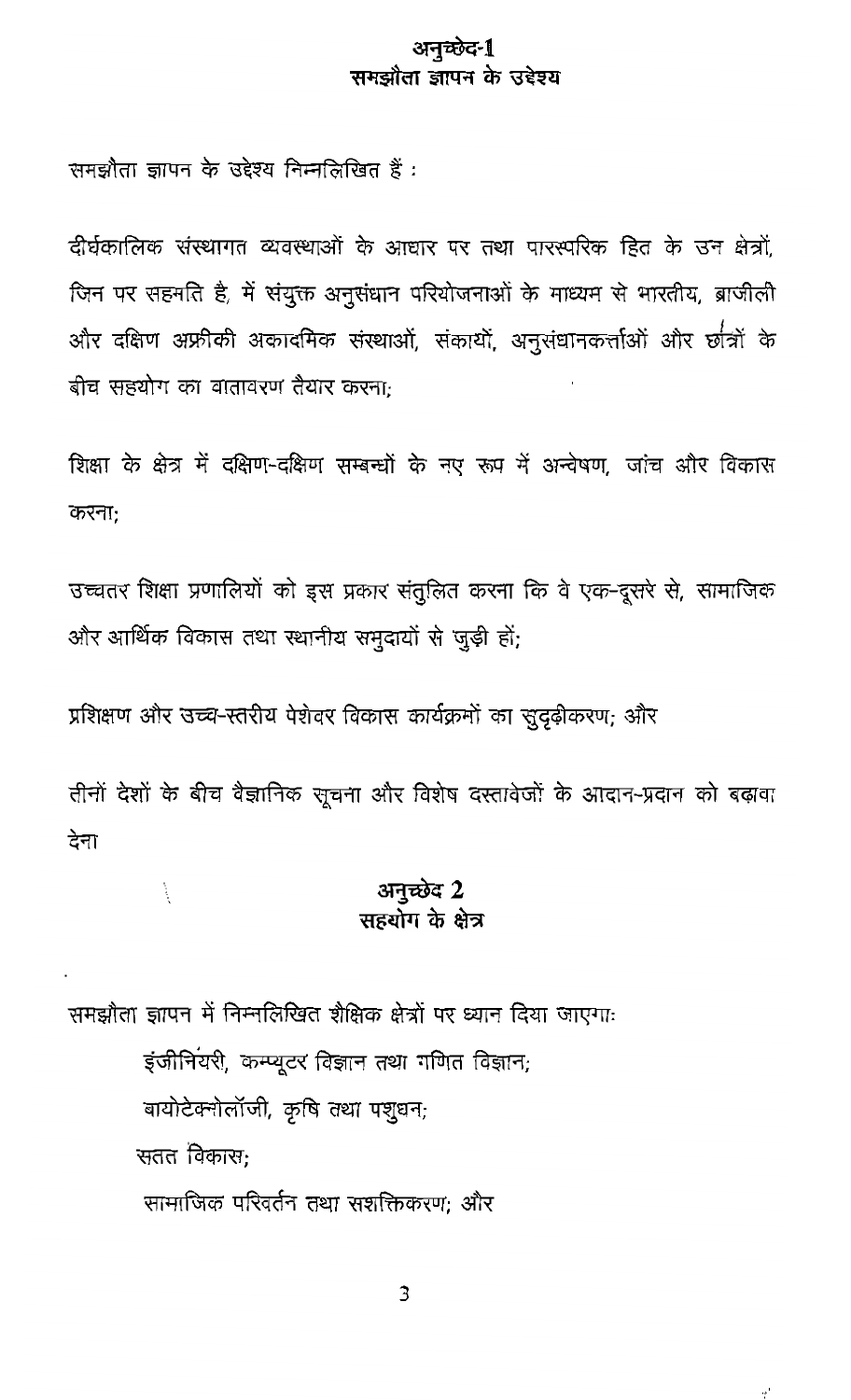उच्चतर शिक्षा अध्ययन:

### अनुच्छेद 3

#### कार्यान्वयन

(1) निम्नलिखित संगठन पक्षकारों की ओर से इस समझौता ज्ञापन के समन्वयन, कार्यान्वयन तथा मूल्यांकन के लिए उत्तरदायी होंगे ब्राजील के शिक्षा मंत्रालय के ओर से उच्चतर शिक्षा कार्मिक सुधार हेतू L, समन्वयन (सी.ए.पी.ई.एस/एम.ई.सी.)

> भारत सरकार की ओर से मानव संसाधन विकास मंत्रालय के साथ कार्य करते हुए विश्वविद्यालय अनुदान आयोग; और

दक्षिण अफ्रीका के शिक्षा विभाग की ओर से उच्चतर शिक्षा दक्षिण अफ्रीका (एच ई एस  $\nabla$ ) ।

- पक्षकार सहयोगात्मक आदान-प्रदान के कार्यक्षेत्र तथा विषय क्षेत्रों के प्रत्येक संबंधित  $(2)$ विश्वविद्यालयों, समुदायों को सूचना प्रदान करने हेतु राष्ट्रीय घोषणाओं को प्रकाशित करेंगे।
- भागीदार अनुसंधान दलों के लिए यह आवश्यक होगा कि वे सहयोगात्मक अनुसंधान  $(3)$ तथा स्नातकोतर शिक्षा के लिए योजनाओं का ब्यौरा देते हुए परियोजनाओं को पक्षकारों को प्रस्तुत करें।
- इस समझौता ज्ञापन के प्रावधान पक्षकारों द्वारा नियुक्त की गई उच्चतर शिक्षा संस्थाओं  $(4)$ पर ही लागू होंगे।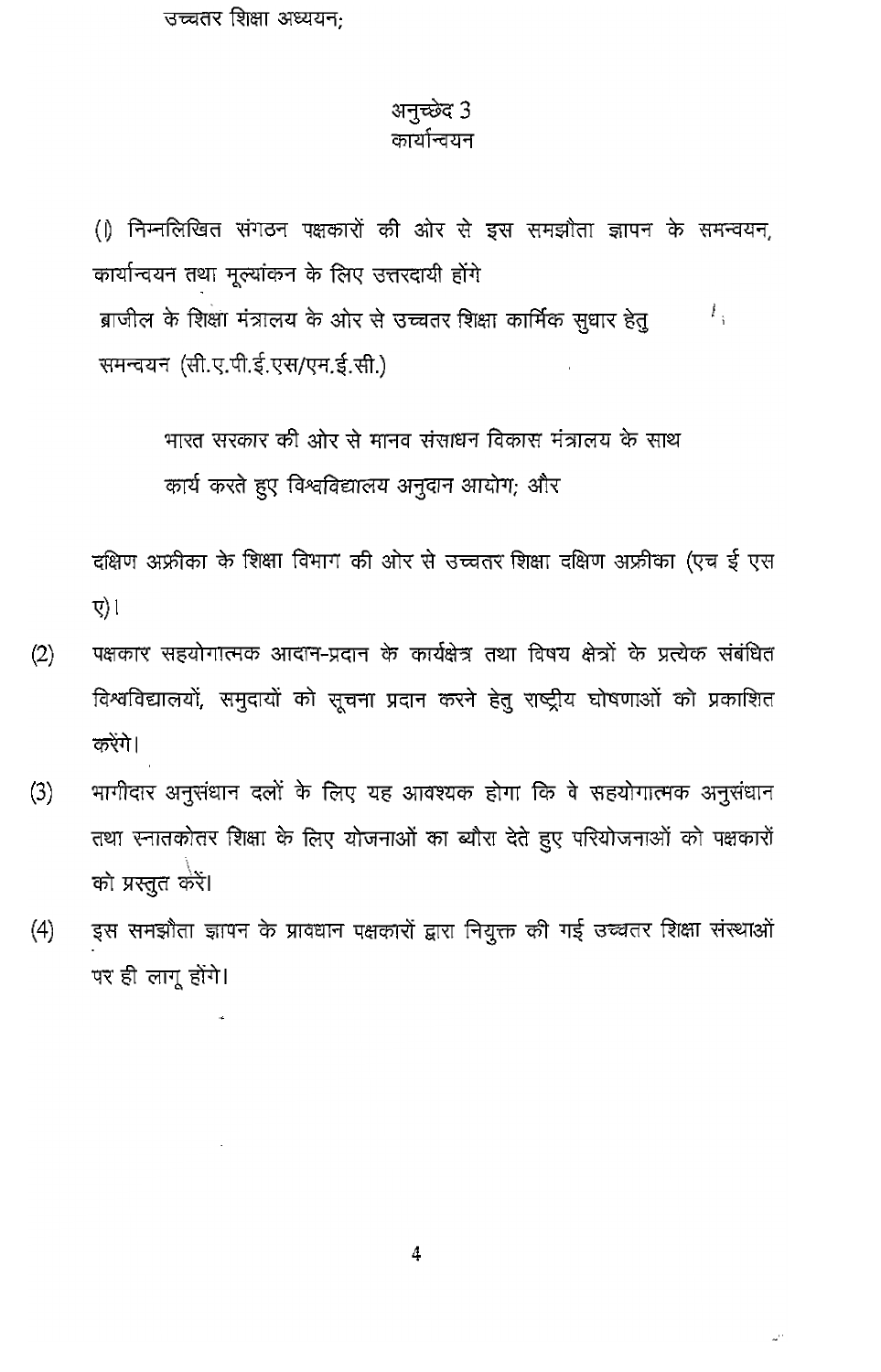#### अनुच्छेद 4 रूपात्मकताएं

अनुच्छेद 1 में निर्धारित किए गए उद्देश्यों को पूरा करने के लिए निम्नलिखित उपाय किए जाएंगे।

स्नातकोतर छात्रों तथा उत्तर डाक्टरल अध्येताओं का आदान-प्रदान। (ক)

 $L_{\rm s}$ 

(ख) सहायक संकाय आदान-प्रदान कार्यक्रम शुरू करना।  $(\exists \uparrow)$ अनुसंधान क्षेत्रों के रूप में विषयों का विकास करने में सहायता देने हेतु कार्यशालाएं आयोजित करना।

> प्रत्येक विषयक क्षेत्रों में अनुसंधान परियोजनाएं शुरू करना; (घ)

- इन कार्यकलापों में सहायता प्रदान करने के लिए उपयुक्त वित्त पोषित तंत्रों की स्थापना (ड.) करना;
	- इस समझौता ज्ञापन के ढाँचे के अन्तर्गत किए जाने वाले अनुसंधान से सम्बन्धित कृति  $(\overline{u})$ का प्रकाशन।

#### अनुच्छेद 5 वित्त

पक्षकार इस समझौता ज्ञापन के उचित कार्यान्वयन के लिए पर्याप्त निधियां जुटाने के प्रयास करने पर सहमत हैं।

#### अनुच्छेद 6 संशोधन

राजनयिक माध्यम से पक्षकारों के बीच विचारों का आदान-प्रदान करके सभी तीनों पक्षकारों की परस्पर सहमति से समझौता ज्ञापन में संशोधन किया जा सकता है!

5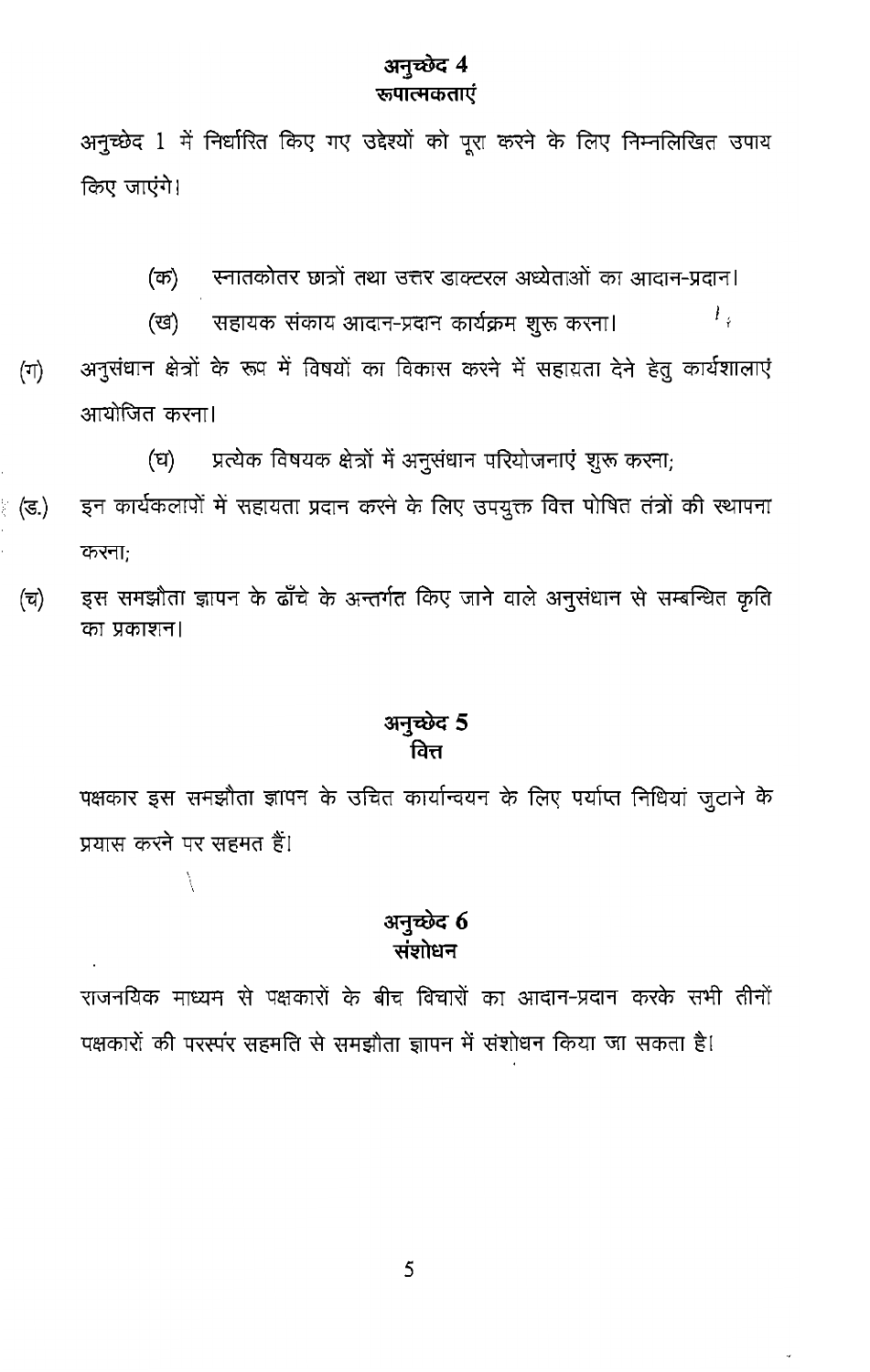#### अनुच्छेद 7 विवाट समाधान

- इस समझौता ज्ञापन की व्याख्या या कार्यान्वयन से उत्पन्न पक्षकारों के बीच होने वाले  $(1)$ किसी विवाद का निपटारा पक्षकारों के बीच परस्पर परामर्श या बात-चीत के माध्यम से किया जाएगा।
- पक्षकार राजनयिक माध्यम से इस समझौता ज्ञापन से उत्पन्न सभी विवादों को निपटाने  $(2)$ 1, का प्रयास करेंगे।

#### अनुच्छेद 8 समझौता ज्ञापन लागू होना, इसकी अवधि और समाप्ति

- यह समझौता ज्ञापन हस्ताक्षर होने की तिथि से लागू हो जाएगा।  $(1)$
- यह समझौता ज्ञापन पांच वर्ष की अवधि के लिए लागू रहेगा; जिसके बाद यह अगले  $(2)$ पांच वर्ष की अवधि के लिए स्वतः नवीकृत हो जाएगा, जब तक कि यह उप-अनुच्छेद (3) की शर्तों के अनुसार समाप्त न हो जाए!
- यह समझौता ज्ञापन किसी भी पक्षकार द्वारा राजनयिक माध्यम से इस कारार को  $(3)$ समाप्त करने के अपने आशय का अन्य पक्षकारों को अग्रिम रूप से छः माह पूर्व लिखित नोटिस देकर समाप्त किया जा सकता है। करार बिना कोई शास्ति लगाए समाप्त हो **जाएगा।** ।
- समझौता ज्ञापन के इस प्रकार समाप्त होने से पहले से ही जारी परियोजनाओं पर कोई  $(4)$ प्रभाव नहीं पड़ेगा, जिनको जारी रखने की गारण्टी होगी, बशर्ते पक्षकार संयुक्त रूप से अन्य कार्रवाई करने के लिए सहमत न हो जाए।
- यदि इस समझौता ज्ञापन को समाप्त किया जाता है, तो कोई पक्षकार इसके समाप्त  $(5)$ होने के कारण होने वाले वित्तीय अथवा अन्य प्रकार की हानियों के लिए दूसरे के प्रति उत्तरदायी नहीं होगा।

6

 $\phi^{\prime\prime}_{\perp}$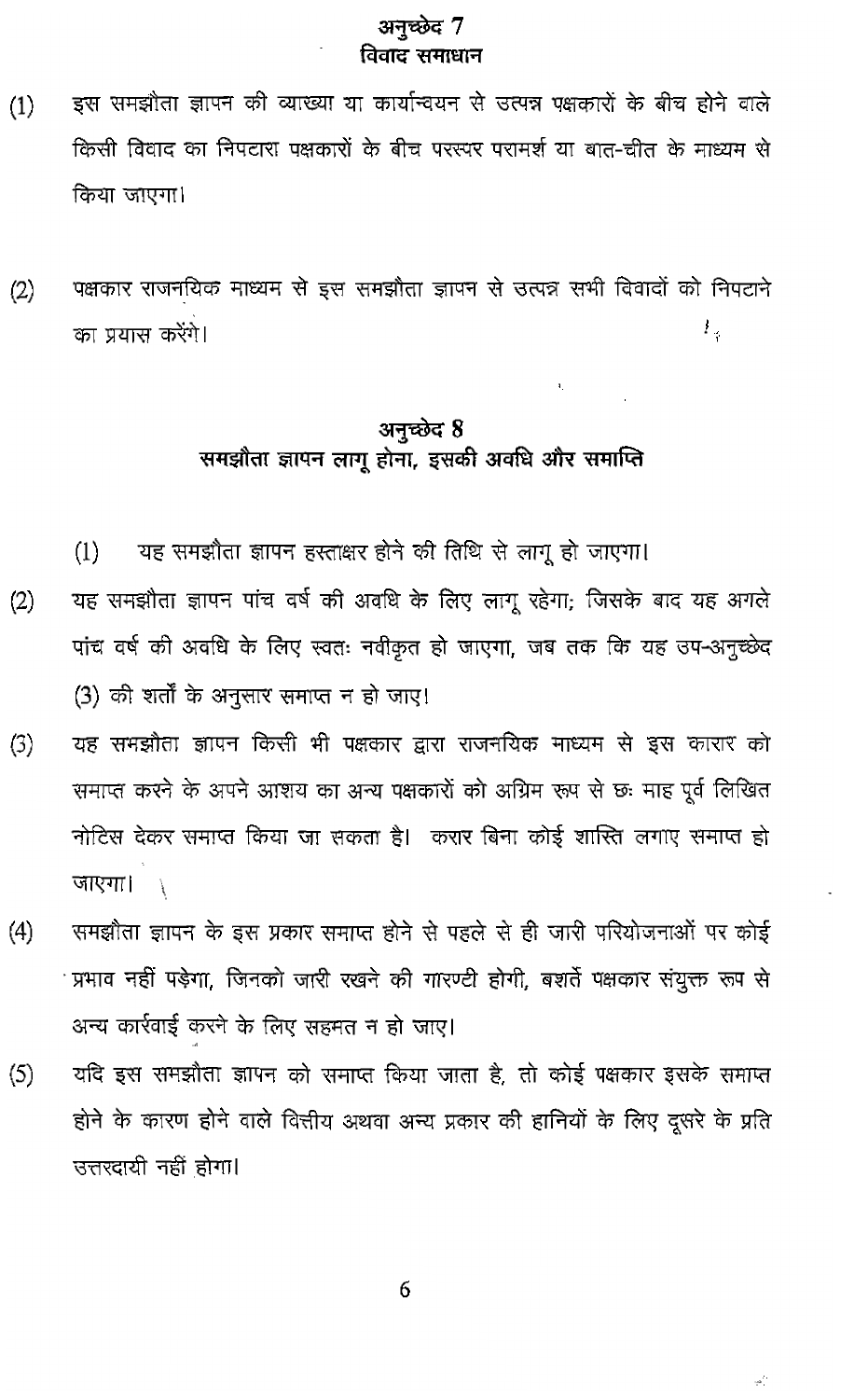इसके साक्षी के रूप में अधोहस्ताक्षरियों, जो अपने-अपने देशों द्वारा समुचित रूप से प्राधिकृत किए गए हैं, ने हिन्दी, पुर्तगाली और अंग्रेजी भाषाओं में तीनों मूल पाठों में इस समझौता ज्ञापन पर हस्ताक्षर किए हैं और मोहर लगाई है और सभी पाठ समान रूप से प्रामाणिक हैं।

| में वर्ष 2007 केमाह की<br>.तिथि को            |                                                      |
|-----------------------------------------------|------------------------------------------------------|
| संपन्न हुआ।                                   | $\frac{1}{i}$                                        |
|                                               |                                                      |
| 371022211                                     | J c                                                  |
| मारत की गणतंत्र सरकार की<br>की ओर से<br>INDIA | ब्राजील की संघीय गणतंत्र सरकार<br>की ओर से<br>BRAZIL |
| NC Terma                                      |                                                      |
| दक्षिण अफ्रीका की गणतंत्र सरकार               |                                                      |
| की ओर से $\frac{1}{2}$ िंदा में भी दि धने     |                                                      |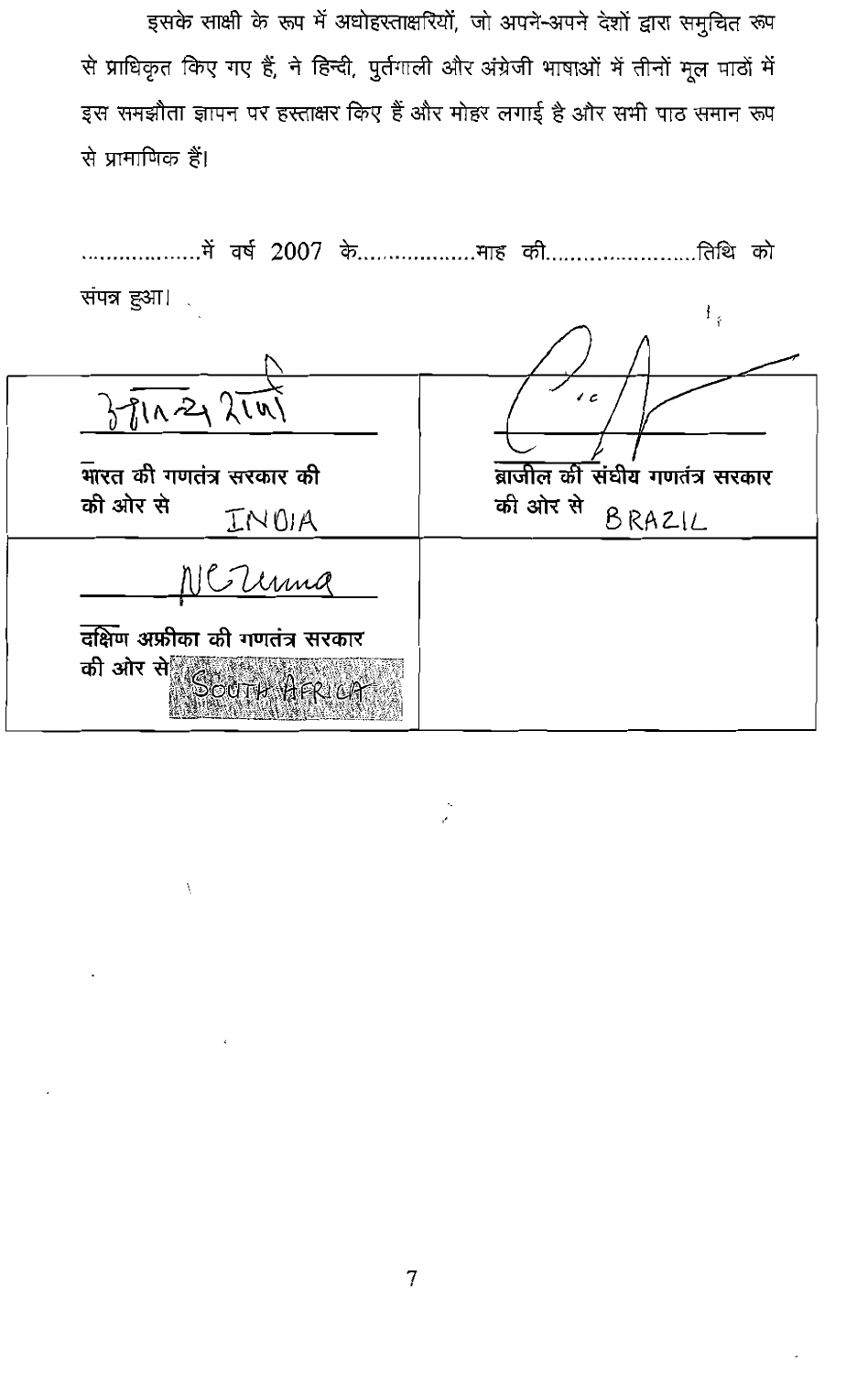#### MEMORANDO DE ENTENDIMENTO EM EDUCAÇÃO SUPERIOR ENTRE O GOVERNO DA REPÚBLICA DA ÁFRICA DO SUL, O GOVERNO DA REPÚBLICA DA ÍNDIA E O GOVERNO DA REPÚBLICA FEDERATIVA DO BRASIL

#### Preâmbulo

O Governo da República da África do Sul,

O Governo da República da Índia

e

O Governo da República Federativa do Brasil (doravante denominados conjuntamente "Partes" e separadamente

"Parte"),

Recordando o Acordo sobre Cooperação nos Campos da Ciência e Tecnologia entre o Governo da República Federativa do Brasil e o Governo da República da Índia, assinado em 22 de julho de 1985, e o Acordo entre o Governo da República Federativa do Brasil e o Governo da República da África do Sul sobre Cooperação Técnica, assinado em 1º de março de 2000;

do compromisso das Partes em estabelecer Conscientes colaborações duradouras em catorze setores no âmbito do Fórum de India-Brasil-África do Sul (doravante Diálogo denominado " $\text{IBAS}$ "):

Reconhecendo a tradição de intercâmbio e cooperação entre as instituições acadêmicas brasileiras, indianas e sul-africanas; e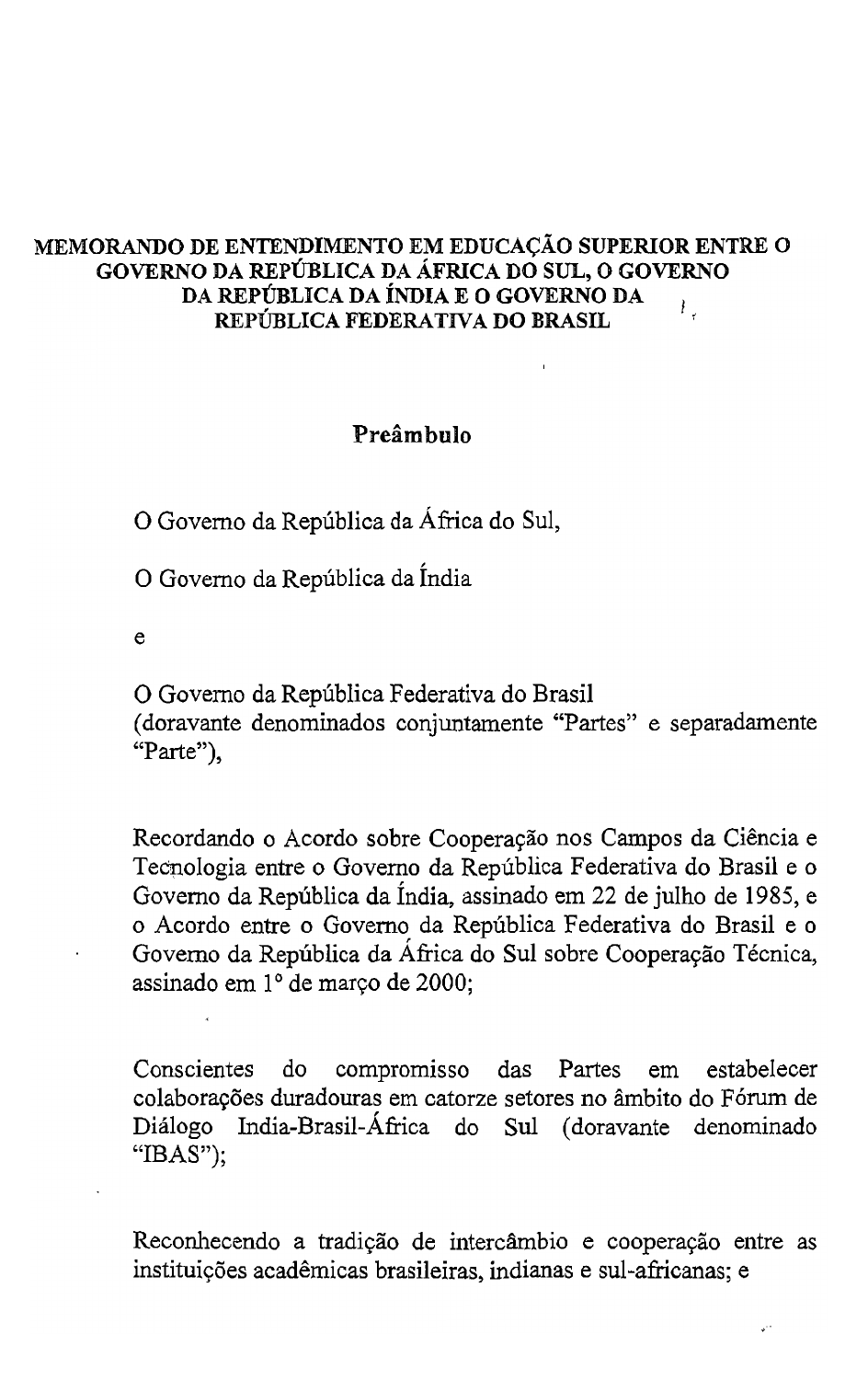Reconhecendo o interesse mútuo das instituições acadêmicas<br>brasileiras. sul-africanas e indianas em promover o brasileiras.  $\Omega$ desenvolvimento de programas de cooperação e intercâmbio,

 $\overline{I}$  ,

Resolvem estabelecer o seguinte:

#### Artigo 1

Objetivos do Memorando de Entendimento

indianos e sul-africanos em bases institucionais duradouras e em ándo de Entendmiento são os seguintos.

- a) a criação de condições para a cooperação entre instituições acadêmicas, faculdades, pesquisadores e estudantes brasileiros, indianos e sul-africanos em bases institucionais duradouras e em forma de projetos conjuntos de pesquisa em áreas acordadas previamente como de interesse mútuo;
- **fanna como os mesmos se relacionarn mutuamente, com <sup>0</sup>** de desenvolvimento de novas formas de vínculos Sul-Sul no campo da educação;
- c) o alinhamento dos respectivos sistemas de educação superior da forma como os mesmos se relacionam mutuamente, com o desenvolvimento social e econômico e com as comunidades locais:
- d) o fortalecimento de treinamento e de programas de desenvolvimento de recursos humanos de alto nível; e
- e) o incremento do intercâmbio de informações científicas e de documentação especializada entre os três países.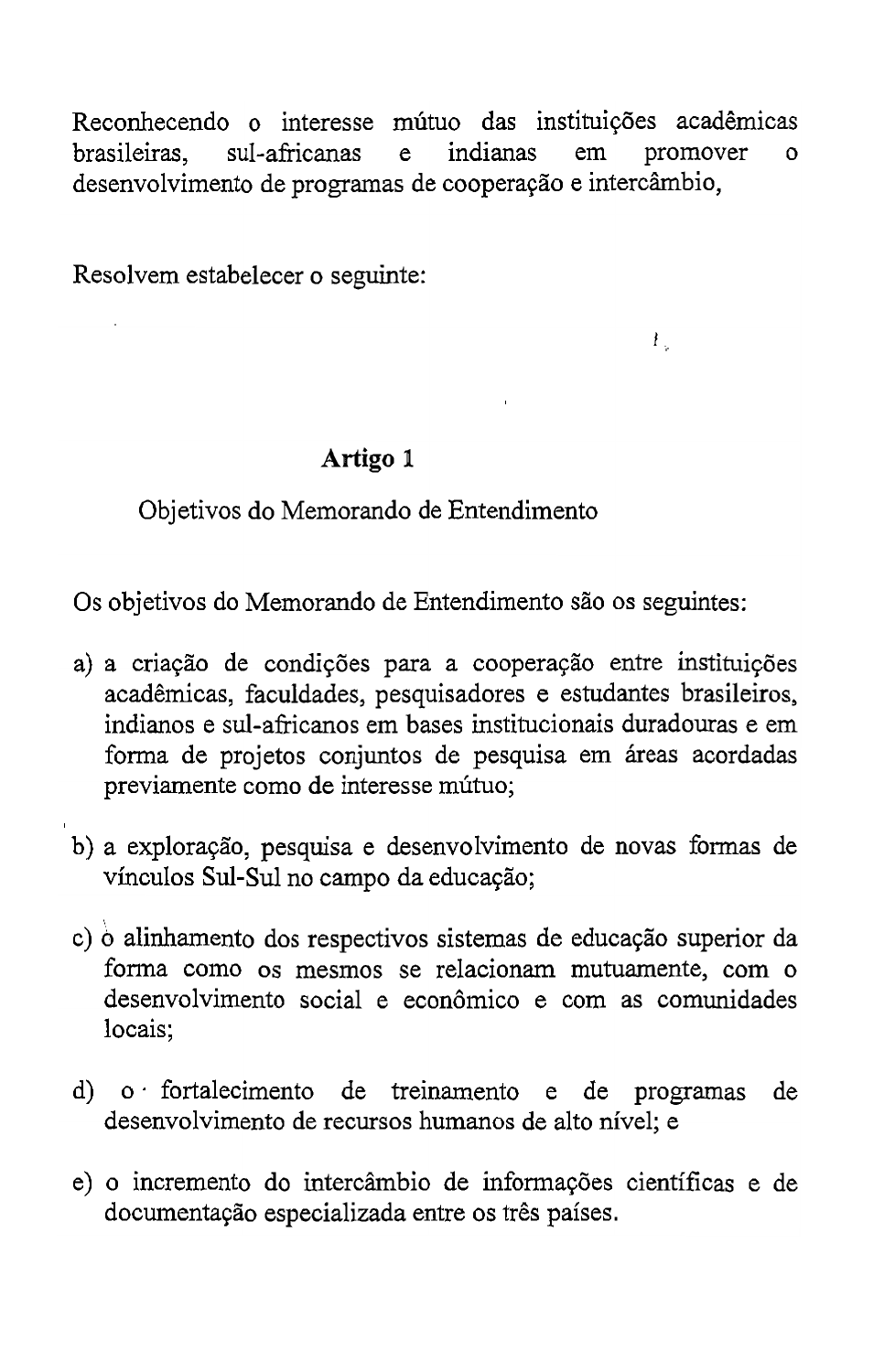#### Artigo 2

#### As seguintes areas academicas consistirao no foco do Memorando Áreas de Cooperação

As seguintes áreas acadêmicas consistirão no foco do Memorando  $\mathbf{a}$ 

£, a) Engenharia, Ciência da Computação e Matemática;

b) Biotecnologia, Agricultura e Pecuária;

c) Desenvolvimento Sustentável;

d) Transformação Social e Empoderamento, e

e) Estudos em Educação Superior.

#### Artigo 3

#### Implementação

seguintes instituições serão, em nome de cada Parte,  $As$ responsáveis pela coordenação, execução e avaliação do presente Memorando de Entendimento:

- a) pelo lado indiano, a Comissão de Bolsas Universitárias (UGC), representando o Ministério de Desenvolvimento de Recursos Humanos;
- b) pelo lado brasileiro, a Coordenação de Aperfeiçoamento de Pessoal de Nível Superior (CAPES/MEC), representando o Ministério da Educação; e
- c) pelo lado sul-africano, a Educação Superior da África do Sul (HESA), representando o Departamento de Educação.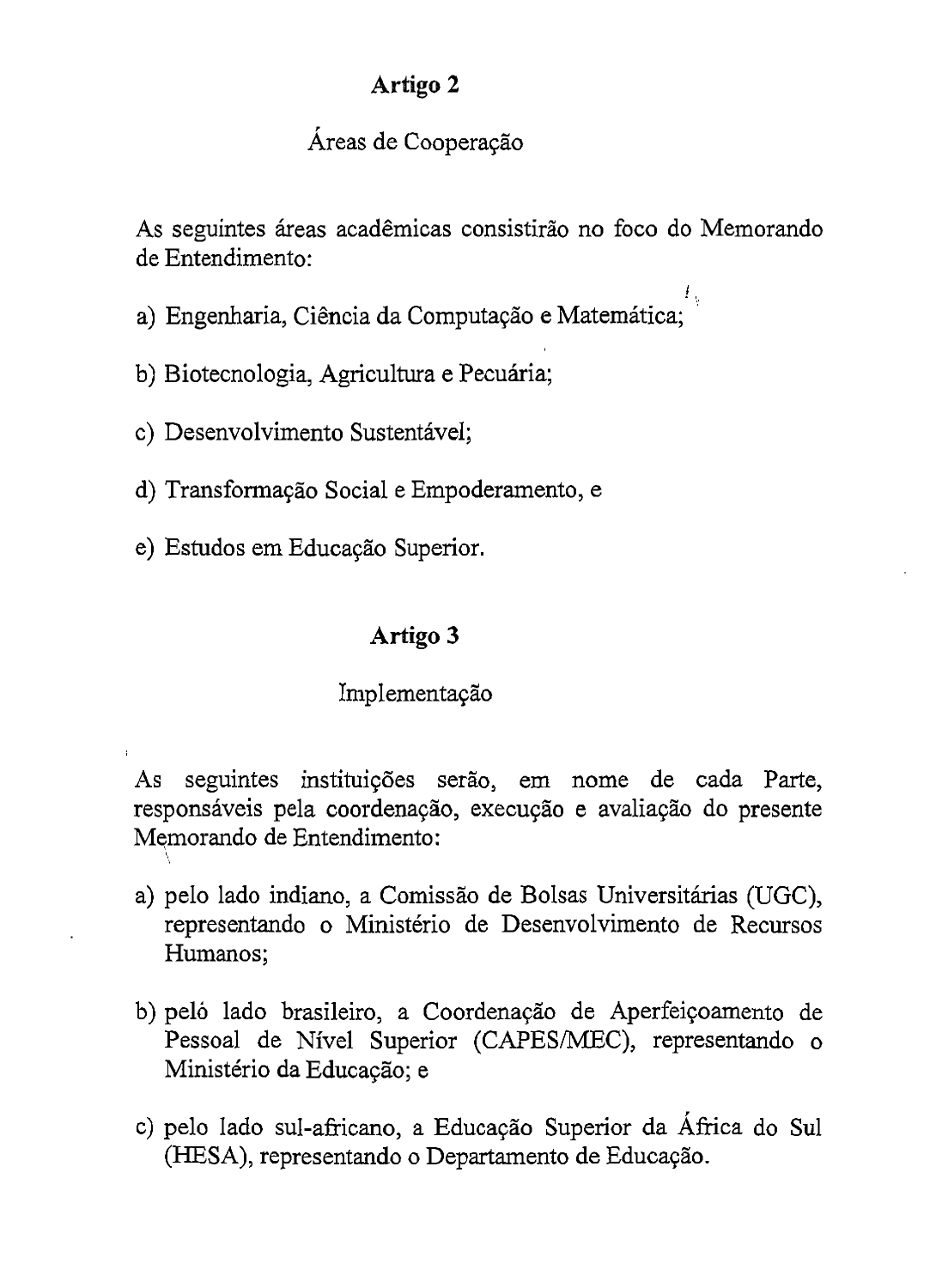- 2. s partes publicarão editais nacionais para informar as respectivas comunidades acadêmicas do alcance e das áreas temáticas do intercâmbio cooperativo.
- 3. s grupos de pesquisa interessados deverão encaminhar às Partes projetos contendo os planos para pesquisa conjunta e pósgraduação.
- As disposições deste Memorando de Entendimento terão efeito 4. apenas para as instituições de educação superior indicadas pelas Partes.

#### Artigo 4

#### Modalidades

Os objetivos estabelecidos no Artigo 1 serão alcançados por meio de:

- a) intercâmbio de estudantes de pós-graduação e pós-doutorandos;
- b) estabelecimento de um programa de intercâmbio para docentes;
	- c) realização de seminários para fomentar a definição de temas como áreas de pesquisa;
	- d) estabelecimento de projetos de pesquisa em cada uma das áreas temáticas:
	- e) o estabelecimento de mecanismos de financiamento adequados para apoiar as atividades;
	- f) publicação de trabalho relativo às pesquisas conduzidas no âmbito do mecanismo deste Memorando de Entendimento.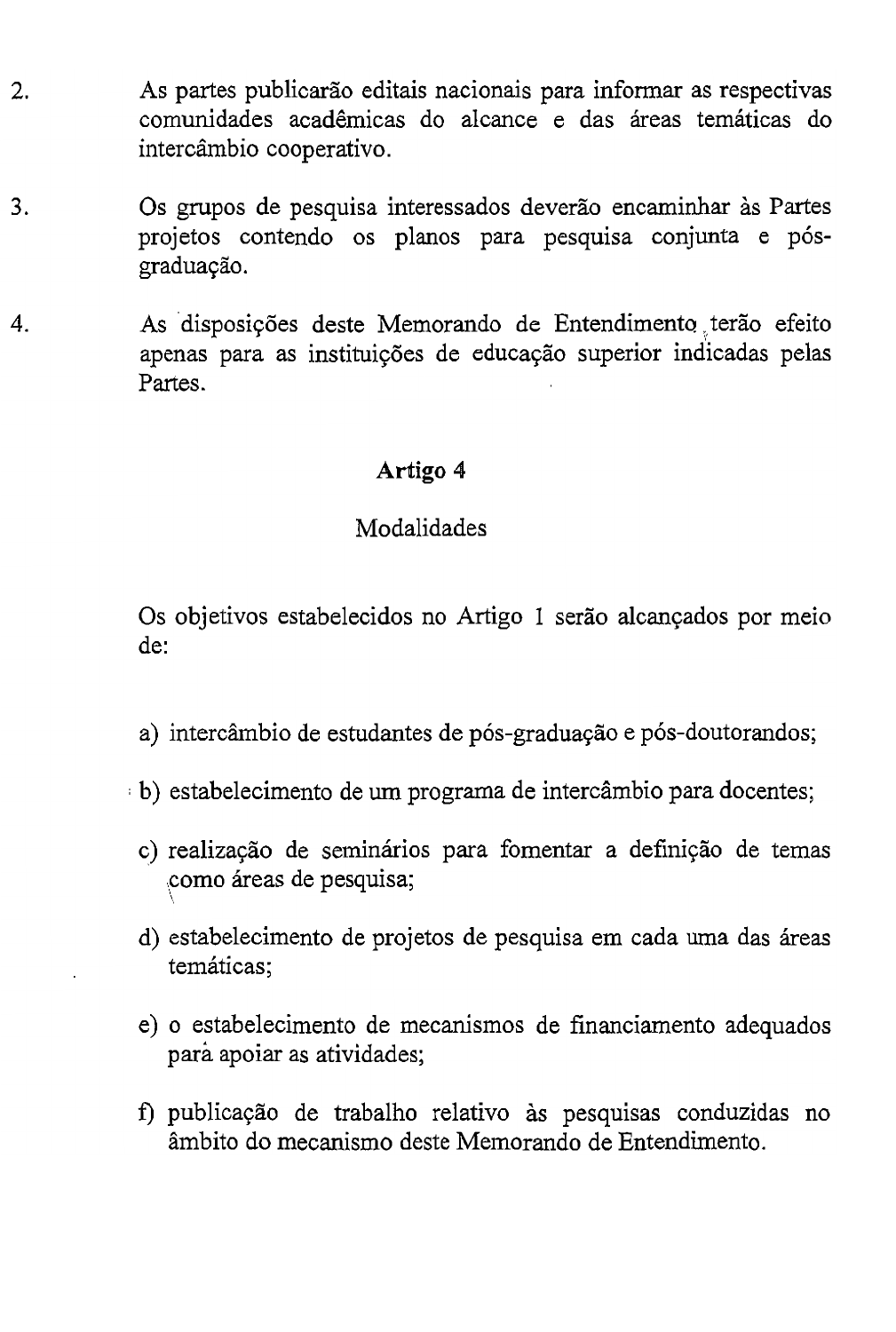#### Artigo 5

#### Financiamento

As Partes se esforçarão em mobilizar fundos suficientes para o adequado funcionamento deste Memorando de Entendimento.

#### Artigo 6

 $I_{\rm{in}}$ 

#### Emendas

O presente Memorando de Entendimento poderá ser modificado de comum acordo pelas Partes, por meio de troca de Notas diplomáticas.

#### Artigo 7 Resoluyao de controversias

#### Resolução de controvérsias

- Qualquer controvérsia entre as Partes resultante da interpretação ou 1. implementação deste Memorando de Entendimento será resolvida amigavelmente mediante consultas ou negociações entre as Partes.
- As Partes procurarão resolver todas as controvérsias que resultarem 2. deste Memorando de Entendimento por meio de canais diplomáticos.

#### Artigo 8 Entrada em vigor, durayao e denUncia

Entrada em vigor, duração e denúncia

- O presente Memorando de Entendimento entrará em vigor na data 1. o presente Memorando de Entendimento permanecera em vigor de Entendimento permanecera em vigor de Entendimento<br>Entendimento permanecera em vigor de Entendimento permanecera em vigor de Entendimento permanecera em vigor de
- O presente Memorando de Entendimento permanecerá em vigor 2. pelo período de cinco anos, após o que será automaticamente